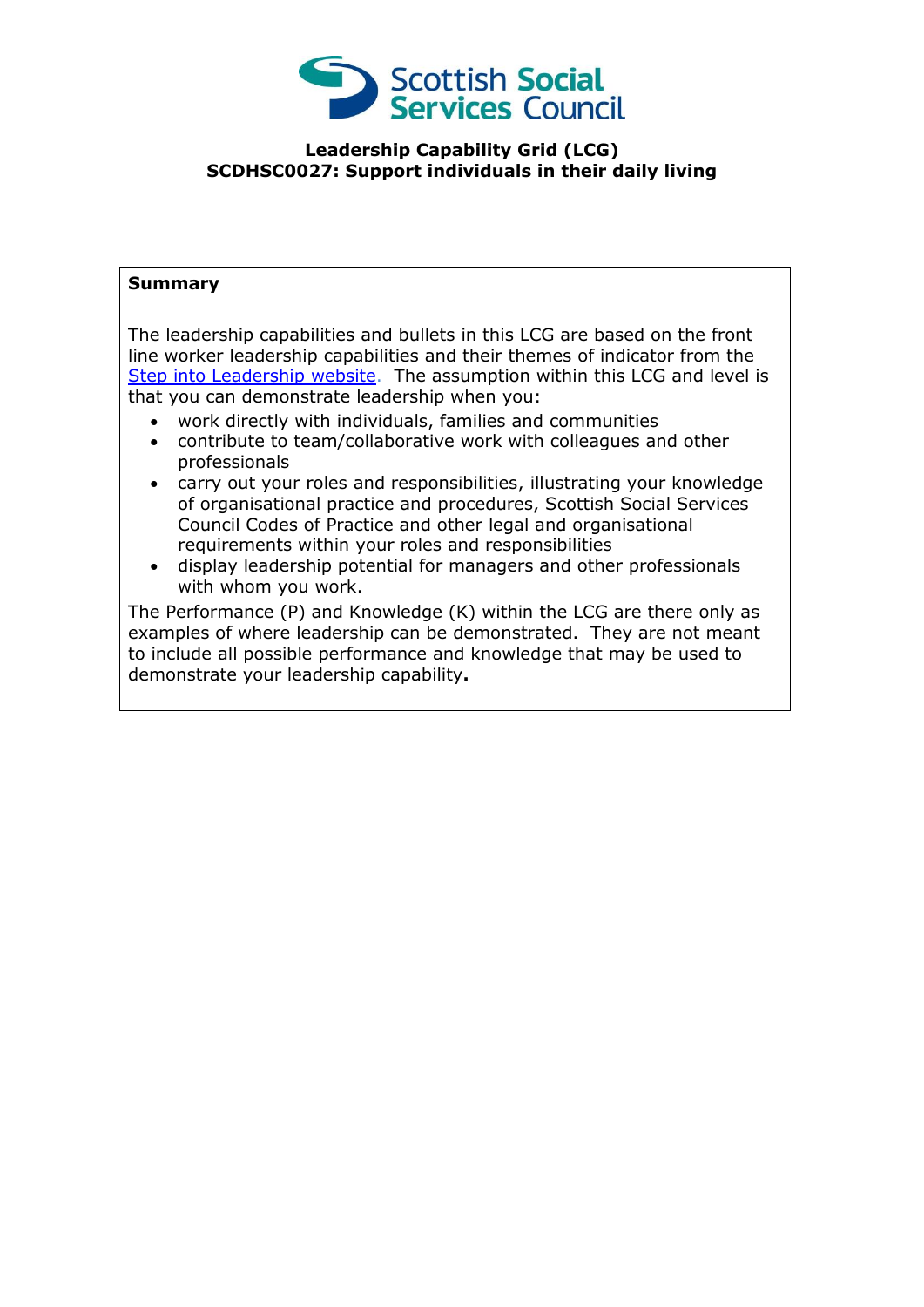

## **Leadership Capability Grid (LCG) SCDHSC0027: Support individuals in their daily living**

| Leadership<br>capabilities         | When supporting individuals in their daily living you can<br>demonstrate leadership capabilities by:                                                                                                                                                                                                                                                                                                                                                                                                                                                                                                                                                                                                                                                                                                                                                                                                                                                                                                                                                                                                                                                   |
|------------------------------------|--------------------------------------------------------------------------------------------------------------------------------------------------------------------------------------------------------------------------------------------------------------------------------------------------------------------------------------------------------------------------------------------------------------------------------------------------------------------------------------------------------------------------------------------------------------------------------------------------------------------------------------------------------------------------------------------------------------------------------------------------------------------------------------------------------------------------------------------------------------------------------------------------------------------------------------------------------------------------------------------------------------------------------------------------------------------------------------------------------------------------------------------------------|
| <b>Vision</b>                      | Providing a vision for individuals, families, communities, colleagues and<br>your organisation when you:<br>See how best to make a difference when actively preparing,<br>undertaking and reviewing activities, supporting individuals ( $P3,4,6$ ,<br>8,10,11,20,22; K1-7,14,15), accessing and using related information<br>$(P1,2)$ , using observation and feedback $(P9,10; K)$ , seeking advice<br>(P19)<br>• Communicate and promote ownership of the vision when working<br>with individual (P3,4,6,8,10,11,20,22; K1-5,14,15), working with<br>others (P17-20; $K10,11$ ) and recording and reporting (P13,16; K)<br>• Promote social service values when working with individuals $(P3,4,$<br>6,8,10,11,20,22; K1-7,14,15), observing and evaluating (P7,9,12),<br>working with others ( $P17-20$ ; K10,11) and when recording and<br>reporting $(P13,16)$<br>• See the bigger picture when demonstrating knowledge and practice of<br>organisational, local and national policies and procedures (K1-7,14,<br>15) reviewing and evaluating activities (P8-12) and identifying and<br>implementing change to activities $(P17, 18, 20 - 22)$ |
| Self-<br>leadership                | Displaying self leadership when you:<br>Demonstrate and adapt leadership when supporting individuals<br>$\bullet$<br>prepare for and undertake the activities ( $P3-6$ ; K1-7), reviewing<br>activities (P8-12,15,17) and overcoming barriers (P18,19)<br>Improve own leadership by seeking advice (P19; K)<br>• Take intelligent risks when supporting individuals to prepare for $(P3,$<br>4; $K1-7,14,15$ ) and carry out the activity (P5,6; $K8,9$ ) and when<br>reviewing the effectiveness including changes needed (P8-12,15,17,<br>20-22; $K$ )<br>Demonstrate and promote resilience when adapting practice and<br>overcoming barriers (P8-12,15,17-22; K1-5,10-12)<br>Challenge discrimination and oppression $(K1-5)$                                                                                                                                                                                                                                                                                                                                                                                                                      |
| <b>Motivating</b><br>and inspiring | Motivating and inspiring others when you:<br>Inspire people by personal example $(P3,4,8,10,11,17-20,22; K1-5,8,$<br>14,15)<br>Recognise and value the contribution of others (P3,4,6,8,10,11,17;<br>K10,11)<br>Support the creation of a learning and performance culture with<br>individuals and others $(P8-12, 17-20; K1-7)$                                                                                                                                                                                                                                                                                                                                                                                                                                                                                                                                                                                                                                                                                                                                                                                                                       |